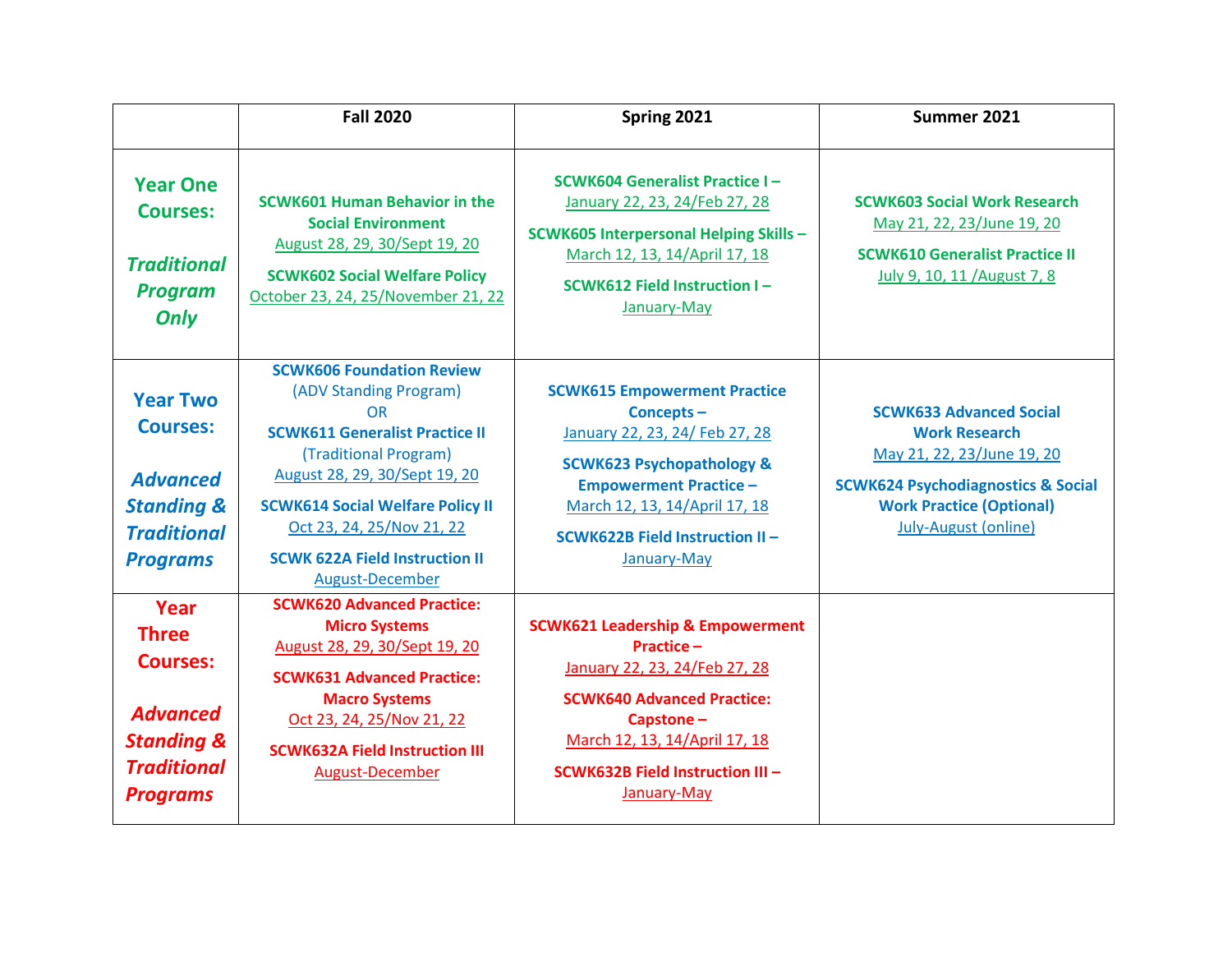|                                                                                                                              | <b>Fall 2021</b>                                                                                                                                                                                                                                                                                                    | Spring 2022                                                                                                                                                                                                                                         | Summer 2022                                                                                                                                                                                             |
|------------------------------------------------------------------------------------------------------------------------------|---------------------------------------------------------------------------------------------------------------------------------------------------------------------------------------------------------------------------------------------------------------------------------------------------------------------|-----------------------------------------------------------------------------------------------------------------------------------------------------------------------------------------------------------------------------------------------------|---------------------------------------------------------------------------------------------------------------------------------------------------------------------------------------------------------|
| <b>Year One</b><br><b>Courses:</b><br><b>Traditional</b><br><b>Program</b><br>Only                                           | <b>SCWK601 Human Behavior in the</b><br><b>Social Environment</b><br>August 27, 28, 29/Sept 18, 19<br><b>SCWK602 Social Welfare Policy</b><br>October 22, 23, 24/November 20, 21                                                                                                                                    | <b>SCWK604 Generalist Practice I-</b><br>January 21, 22, 23/Feb 19, 20<br><b>SCWK605 Interpersonal Helping Skills-</b><br>March 11, 12, 13/April 9, 10<br><b>SCWK612 Field Instruction I-</b><br>January-May                                        | <b>SCWK603 Social Work Research</b><br>May 20, 21, 22/June 18, 19<br><b>SCWK610 Generalist Practice II</b><br>July 8, 9, 10/August 6, 7                                                                 |
| <b>Year Two</b><br><b>Courses:</b><br><b>Advanced</b><br><b>Standing &amp;</b><br><b>Traditional</b><br><b>Programs</b>      | <b>SCWK606 Foundation Review</b><br>(ADV Standing Program)<br><b>OR</b><br><b>SCWK611 Generalist Practice II</b><br>(Traditional Program)<br>August 27, 28, 29/Sept 18, 19<br><b>SCWK614 Social Welfare Policy II</b><br>Oct 22, 23, 24/November 20, 21<br><b>SCWK 622A Field Instruction II</b><br>August-December | <b>SCWK615 Empowerment Practice</b><br>Concepts-<br>January 21, 22, 23/ Feb 19, 20<br><b>SCWK623 Psychopathology &amp;</b><br><b>Empowerment Practice -</b><br>March 11, 12, 13/April 9, 10<br><b>SCWK622B Field Instruction II-</b><br>January-May | <b>SCWK633 Advanced Social</b><br><b>Work Research</b><br>May 20, 21, 22/June 18, 19<br><b>SCWK624 Psychodiagnostics &amp; Social</b><br><b>Work Practice (Optional)</b><br><b>July-August (online)</b> |
| Year<br><b>Three</b><br><b>Courses:</b><br><b>Advanced</b><br><b>Standing &amp;</b><br><b>Traditional</b><br><b>Programs</b> | <b>SCWK620 Advanced Practice:</b><br><b>Micro Systems</b><br>August 27, 28, 29/Sept 18, 19<br><b>SCWK631 Advanced Practice:</b><br><b>Macro Systems</b><br>Oct 22, 23, 24/Nov 20, 21<br><b>SCWK632A Field Instruction III</b><br><b>August-December</b>                                                             | <b>SCWK621 Leadership &amp; Empowerment</b><br>Practice-<br>January 21, 22, 23/Feb 19, 20<br><b>SCWK640 Advanced Practice:</b><br>Capstone-<br>March 11, 12, 13/April 9, 10<br><b>SCWK632B Field Instruction III -</b><br>January-May               |                                                                                                                                                                                                         |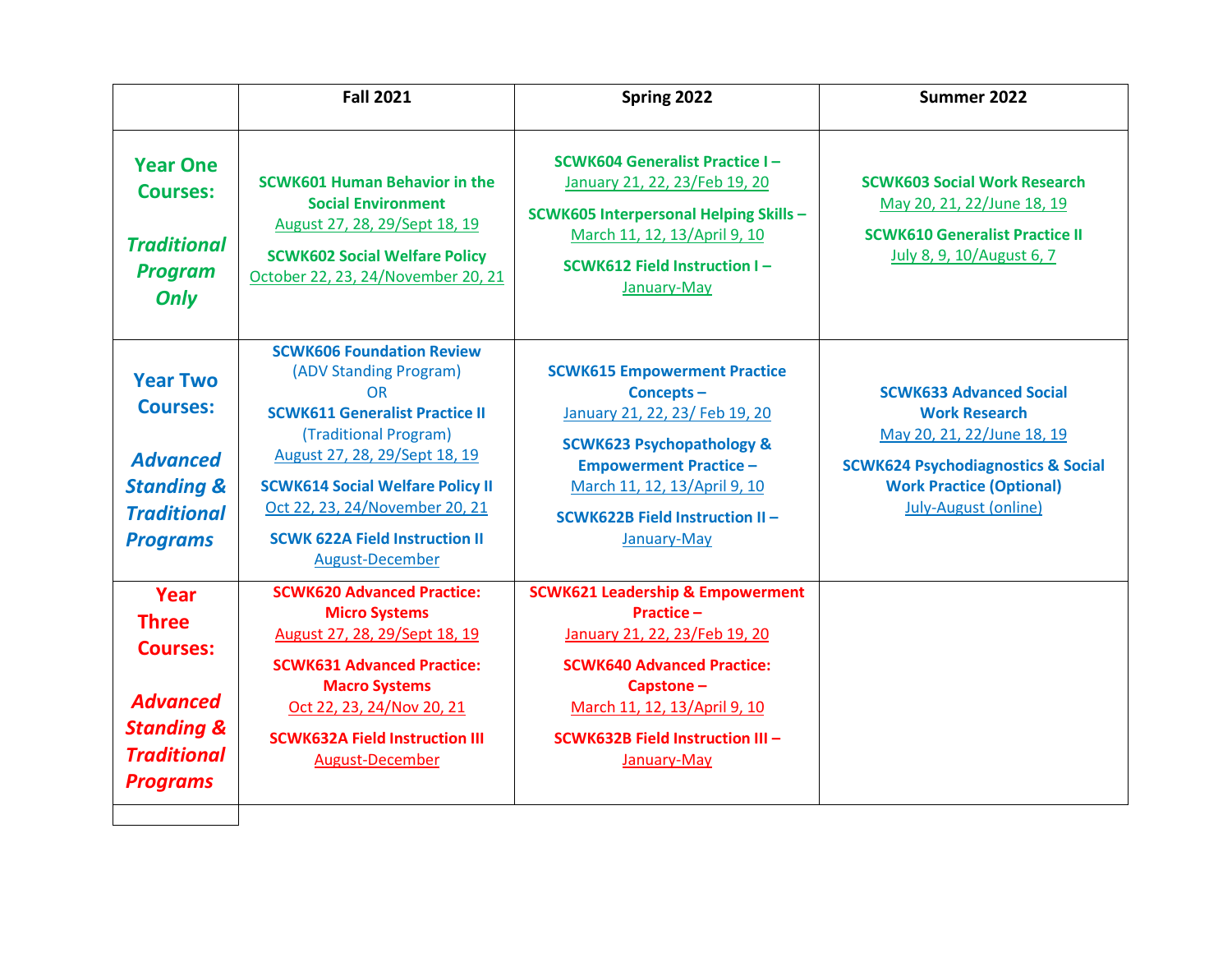|                                                                                                                              | <b>Fall 2022</b>                                                                                                                                                                                                                                                                                                    | Spring 2023                                                                                                                                                                                                                                          | Summer 2023                                                                                                                                                                                             |
|------------------------------------------------------------------------------------------------------------------------------|---------------------------------------------------------------------------------------------------------------------------------------------------------------------------------------------------------------------------------------------------------------------------------------------------------------------|------------------------------------------------------------------------------------------------------------------------------------------------------------------------------------------------------------------------------------------------------|---------------------------------------------------------------------------------------------------------------------------------------------------------------------------------------------------------|
| <b>Year One</b><br><b>Courses:</b><br><b>Traditional</b><br><b>Program</b><br>Only                                           | <b>SCWK601 Human Behavior in the</b><br><b>Social Environment</b><br>August 26, 27, 28/Sept 24, 25<br><b>SCWK602 Social Welfare Policy</b><br>October 21, 22, 23 /November 19,<br>20                                                                                                                                | <b>SCWK604 Generalist Practice I-</b><br>January 20, 21, 22/Feb 18, 19<br><b>SCWK605 Interpersonal Helping Skills -</b><br>March 24, 25, 26/April 15, 16<br>SCWK612 Field Instruction I-<br>January-May                                              | <b>SCWK603 Social Work Research</b><br>May 19, 20, 21/June 17, 18<br><b>SCWK610 Generalist Practice II</b><br>July 7, 8, 9/August 5, 6                                                                  |
| <b>Year Two</b><br><b>Courses:</b><br><b>Advanced</b><br><b>Standing &amp;</b><br><b>Traditional</b><br><b>Programs</b>      | <b>SCWK606 Foundation Review</b><br>(ADV Standing Program)<br>OR<br><b>SCWK611 Generalist Practice II</b><br>(Traditional Program)<br>August 26, 27, 28/Sept 24, 25<br><b>SCWK614 Social Welfare Policy II</b><br>Oct 21, 22, 23/November 19, 20<br><b>SCWK 622A Field Instruction II</b><br><b>August-December</b> | <b>SCWK615 Empowerment Practice</b><br>Concepts-<br>January 20, 21, 22/ Feb 18, 19<br><b>SCWK623 Psychopathology &amp;</b><br><b>Empowerment Practice -</b><br>March 24, 25, 26/April 15, 16<br><b>SCWK622B Field Instruction II-</b><br>January-May | <b>SCWK633 Advanced Social</b><br><b>Work Research</b><br>May 19, 20, 21/June 17, 18<br><b>SCWK624 Psychodiagnostics &amp; Social</b><br><b>Work Practice (Optional)</b><br><b>July-August (online)</b> |
| Year<br><b>Three</b><br><b>Courses:</b><br><b>Advanced</b><br><b>Standing &amp;</b><br><b>Traditional</b><br><b>Programs</b> | <b>SCWK620 Advanced Practice:</b><br><b>Micro Systems</b><br>August 26, 27, 28/Sept 24, 25<br><b>SCWK631 Advanced Practice:</b><br><b>Macro Systems</b><br>Oct 21, 22, 23/Nov 19, 20<br><b>SCWK632A Field Instruction III</b><br>August-December                                                                    | <b>SCWK621 Leadership &amp;</b><br><b>Empowerment Practice -</b><br>January 20, 21, 22/Feb 18, 19<br><b>SCWK640 Advanced Practice:</b><br>Capstone-<br>March 24, 25, 26/April 15, 16<br>SCWK632B Field Instruction III -<br>January-May              |                                                                                                                                                                                                         |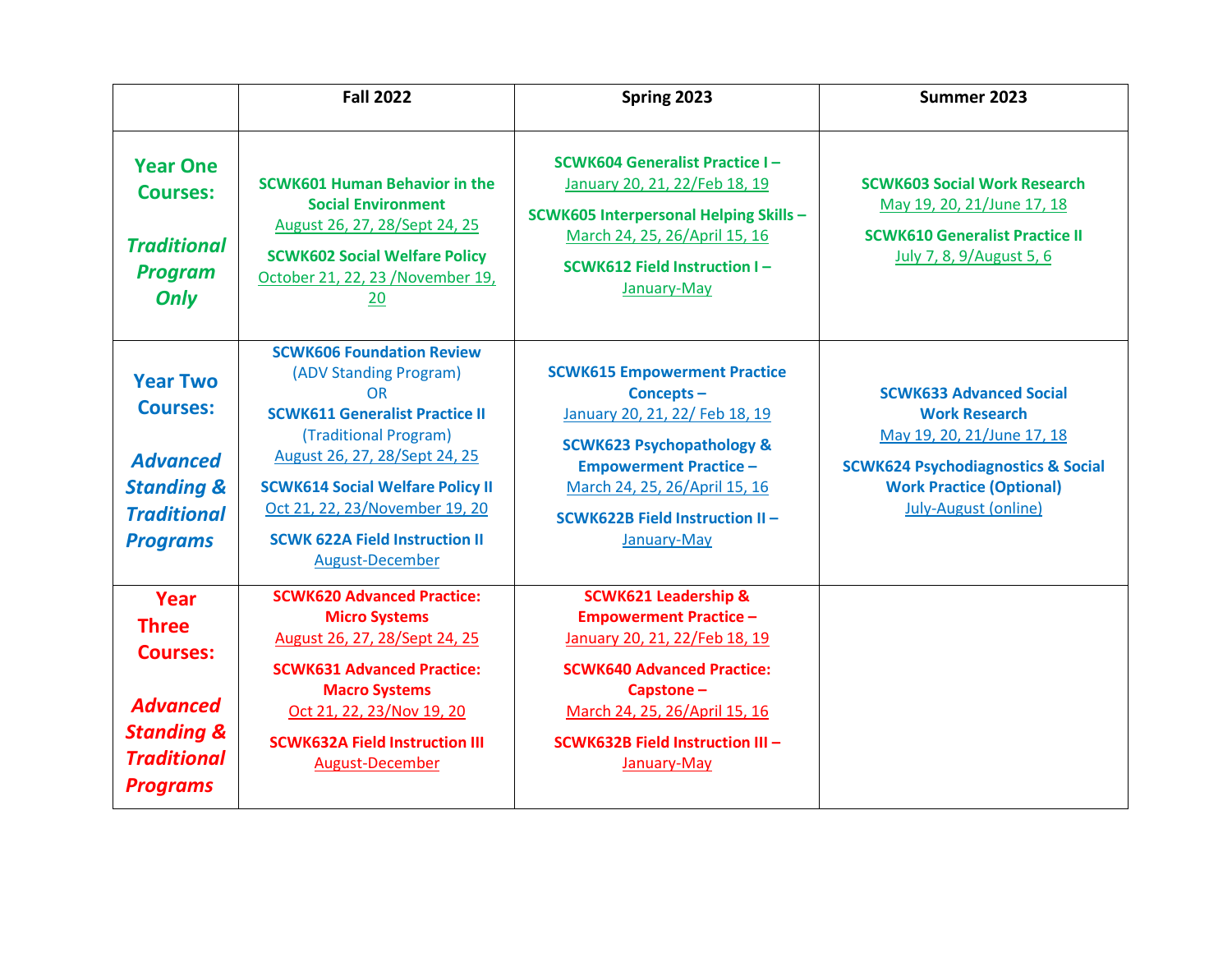|                                                                                                                              | <b>Fall 2023</b>                                                                                                                                                                                                                                                                                                           | Spring 2024                                                                                                                                                                                                                                          | Summer 2024                                                                                                                                                                                             |
|------------------------------------------------------------------------------------------------------------------------------|----------------------------------------------------------------------------------------------------------------------------------------------------------------------------------------------------------------------------------------------------------------------------------------------------------------------------|------------------------------------------------------------------------------------------------------------------------------------------------------------------------------------------------------------------------------------------------------|---------------------------------------------------------------------------------------------------------------------------------------------------------------------------------------------------------|
|                                                                                                                              | (TENTATIVE)                                                                                                                                                                                                                                                                                                                | (TENTATIVE)                                                                                                                                                                                                                                          | (TENTATIVE)                                                                                                                                                                                             |
| <b>Year One</b><br><b>Courses:</b><br><b>Traditional</b><br><b>Program</b><br>Only                                           | <b>SCWK601 Human Behavior in the</b><br><b>Social Environment</b><br>August 25, 26, 27/Sept 23, 24<br><b>SCWK602 Social Welfare Policy</b><br>October 20, 21, 22/November 18, 19                                                                                                                                           | <b>SCWK604 Generalist Practice I-</b><br>January 19, 20, 21/Feb 17, 18<br><b>SCWK605 Interpersonal Helping Skills -</b><br>March 22, 23, 24/April 20, 21<br><b>SCWK612 Field Instruction I-</b><br>January-May                                       | <b>SCWK603 Social Work Research</b><br>May 17, 18, 19/June 15, 16<br><b>SCWK610 Generalist Practice II</b><br>July 12, 13, 14/August 10, 11                                                             |
| <b>Year Two</b><br><b>Courses:</b><br><b>Advanced</b><br><b>Standing &amp;</b><br><b>Traditional</b><br><b>Programs</b>      | <b>SCWK606 Foundation Review</b><br>(ADV Standing Program)<br><b>OR</b><br><b>SCWK611 Generalist Practice II</b><br>(Traditional Program)<br>August 25, 26, 27/Sept 23, 24<br><b>SCWK614 Social Welfare Policy II</b><br>Oct 20, 21, 22/November 18, 19<br><b>SCWK 622A Field Instruction II</b><br><b>August-December</b> | <b>SCWK615 Empowerment Practice</b><br>Concepts-<br>January 19, 20, 21/ Feb 17, 18<br><b>SCWK623 Psychopathology &amp;</b><br><b>Empowerment Practice -</b><br>March 22, 23, 24/April 20, 21<br><b>SCWK622B Field Instruction II-</b><br>January-May | <b>SCWK633 Advanced Social</b><br><b>Work Research</b><br>May 17, 18, 19/June 15, 16<br><b>SCWK624 Psychodiagnostics &amp; Social</b><br><b>Work Practice (Optional)</b><br><b>July-August (online)</b> |
| Year<br><b>Three</b><br><b>Courses:</b><br><b>Advanced</b><br><b>Standing &amp;</b><br><b>Traditional</b><br><b>Programs</b> | <b>SCWK620 Advanced Practice:</b><br><b>Micro Systems</b><br>August 25, 26, 27/Sept 23, 24<br><b>SCWK631 Advanced Practice:</b><br><b>Macro Systems</b><br>Oct 20, 21, 22/Nov 18, 19<br><b>SCWK632A Field Instruction III</b><br>August-December                                                                           | <b>SCWK621 Leadership &amp;</b><br><b>Empowerment Practice -</b><br>January 19, 20, 21/Feb 17, 18<br><b>SCWK640 Advanced Practice:</b><br>Capstone-<br>March 22, 23, 24/April 20, 21<br>SCWK632B Field Instruction III -<br>January-May              |                                                                                                                                                                                                         |